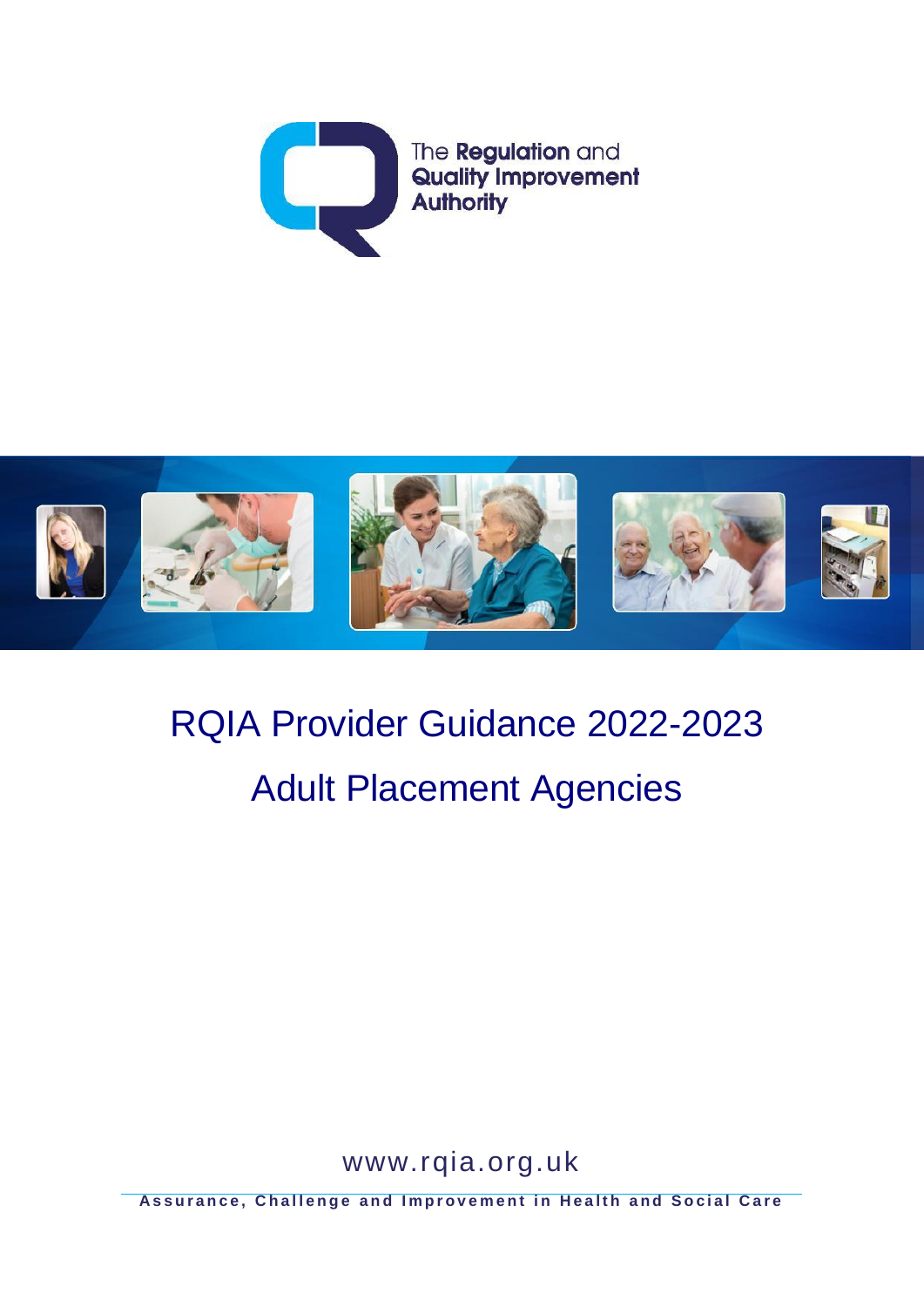# **What We Do**

The Regulation and Quality Improvement Authority (RQIA) is the independent body that regulates and inspects the quality and availability of Northern Ireland's Health and Social Care (HSC) services. We were established in 2005 under The Health and Personal Social Services (Quality, Improvement and Regulation) (Northern Ireland) Order 2003 to drive improvements for everyone using health and social care services.

Through our programme of work we provide assurance about the quality of care; challenge poor practice; promote improvement; safeguard the rights of the people supported; and inform the public through the publication of our reports. RQIA has three main areas of work:

- register and inspect a wide range of independent and statutory health and social care services
- work to assure the quality of services provided by the Department of Health (DoH) Strategic Planning and Performance Group (SPPG), HSC trusts and agencies - through our programme of reviews
- undertake a range of responsibilities for people with mental ill health and those with a learning disability.

RQIA registers and inspects a wide range of HSC services. These include: nursing, residential care, and children's homes; domiciliary care agencies; day care settings/centres; independent health care; nursing agencies; independent medical agencies; residential family centres; adult placement agencies; voluntary adoption agencies, school boarding departments and young adult supported accommodation (inspected only).

As a public-sector body, RQIA has duties to respect, protect and fulfil the rights that people have under the Human Rights Act 1998 when carrying out our functions. In our inspections of adult placement agencies, we are committed to ensuring that the rights of people who receive services are protected. This means we will be seeking assurances from providers that they take all reasonable steps to promote peoples' rights. Those supported have the right to expect their dignity and privacy to be respected and to have their independence and autonomy promoted. They should also experience the choices and freedoms associated with any person living in their own home.

# **How We Will Inspect**

We will inspect every Adult Placement Agency at least once every year from April 2022 to March 2023. Our inspectors are most likely to carry out announced inspections with agreed preparation dates. This allows RQIA to effectively contact adult placement carers and those supported or to meet them during inspections.

When we inspect an Adult Placement Agency, we aim to:

- seek the views of those supported and/or their representatives. In some cases we will do this before our inspection
- talk to the managerial staff on the day of the inspection
- talk to adult placement carers
- talk to trust commissioners and professionals, where appropriate
- examine a range of records including policies, care records, incidents and complaints
- provide feedback on the day of the inspection to the manager on the outcome of the inspection
- provide a report of our inspection findings and outline any areas for quality improvement where failings in compliance with regulations and/or standards are identified.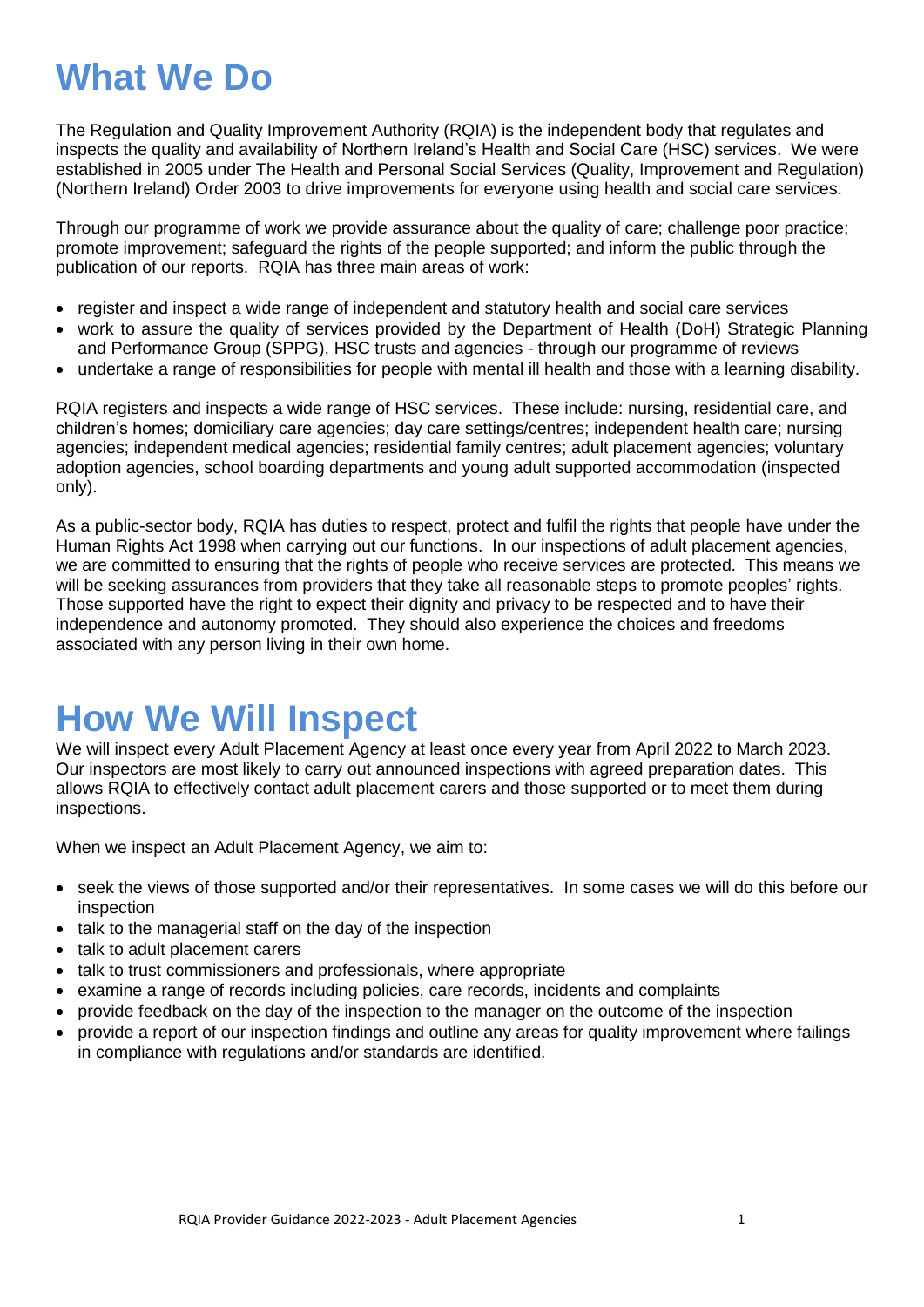Our inspections are underpinned by:

- The Health and Personal Social Services (Quality, Improvement and Regulation) (Northern Ireland) Order 2003
- The Adult Placement Agencies Regulations (Northern Ireland) 2007
- Draft minimum standards for adult placement agencies which were produced in 2005 and are currently seen as good practice guidance. The draft standards set out the arrangements and procedures that are considered to be important to ensure the delivery of a quality service by adult placement agencies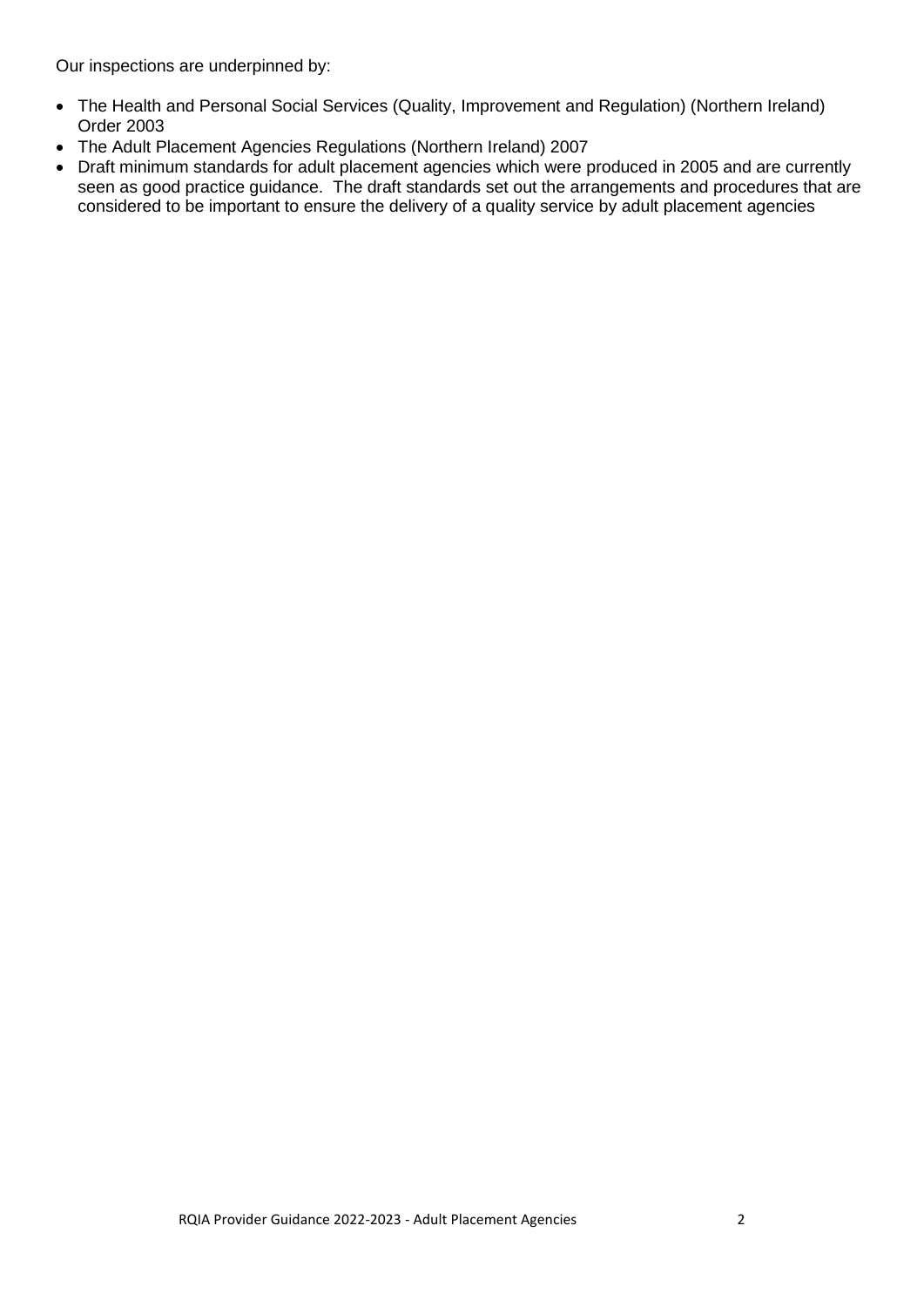# **What We Look For When We Inspect**

To help us to report on whether the care is safe, effective and compassionate and whether the service is well led, we will look for evidence against the following indicators. The evidence listed for each indicator provides examples of what may be reviewed and should not be considered exhaustive and may, on occasion, include particular themes.

# **Avoiding and preventing harm to people supported from the care, treatment and support that is intended to help them.**

# **Indicator S1**

There are, at all times, suitably qualified, competent and experienced persons working with those supported in such numbers as are appropriate for their health and welfare.

# **Examples of Evidence**

- There is a written policy and procedure for carer recruitment and induction
- Pre-approval checks are undertaken and written confirmation of this is provided by the Registered Person in accordance with Regulation 8 and Standard 12.1
- The agency provides all carers with a carer's agreement
- The agency has a structured carer's induction programme and written records are maintained
- A system is in place to ensure that staff/carers receive supervision and/or appraisal in accordance with the required standard and records are retained
- The agency has a procedure in place for induction of carers for short notice/emergency arrangements
- There are sufficient numbers of carers deployed to meet the needs of those supported and in ensuring that service provision promotes the rights of people
- The agency has a process for evaluating the effectiveness of the carer's induction and training
- A system is in place to ensure all carers receive appropriate training to fulfil the duties of their role
- A system is in place to ensure that carers receive appropriate placement monitoring and records are retained
- A system is in place to identify and provide any additional training needed to meet the needs of those supported
- There is a policy and procedure in place that the agency has undertaken checks (AccessNI, references) prior to direct engagement with those supported.

# **Indicator S2**

The service promotes and makes proper provision for the welfare, care and protection of people supported.

- The agency's policies and procedures are in line with the regional policy 'Adult Safeguarding Prevention and Protection in Partnership' (July 2015) and Adult Safeguarding Operational Procedures (2016), Co-operating to Safeguard Children and Young People in Northern Ireland, 2016 and Area Child Protection Committees' Regional Policy and Procedures, 2005
- Safeguarding training is provided during carer/staff induction and updated as necessary in line with policy and procedure. The content of this training is retained and available for inspection
- Content of the Safeguarding training includes Physical, Sexual, Psychological, Financial, Institutional, Neglect, Exploitation, Domestic Violence, Human Trafficking and Hate Crime
- There is an identified Adult Safeguarding Champion
- The annual Adult Safeguarding Position Report is completed and available for review
- The regional operational safeguarding procedures are adhered to
- All suspected, alleged or actual incidents of abuse are fully and promptly referred to the relevant persons and agencies for investigation in accordance with procedures and legislation; written records must be retained
- Where shortcomings are highlighted as a result of an investigation, additional identified safeguards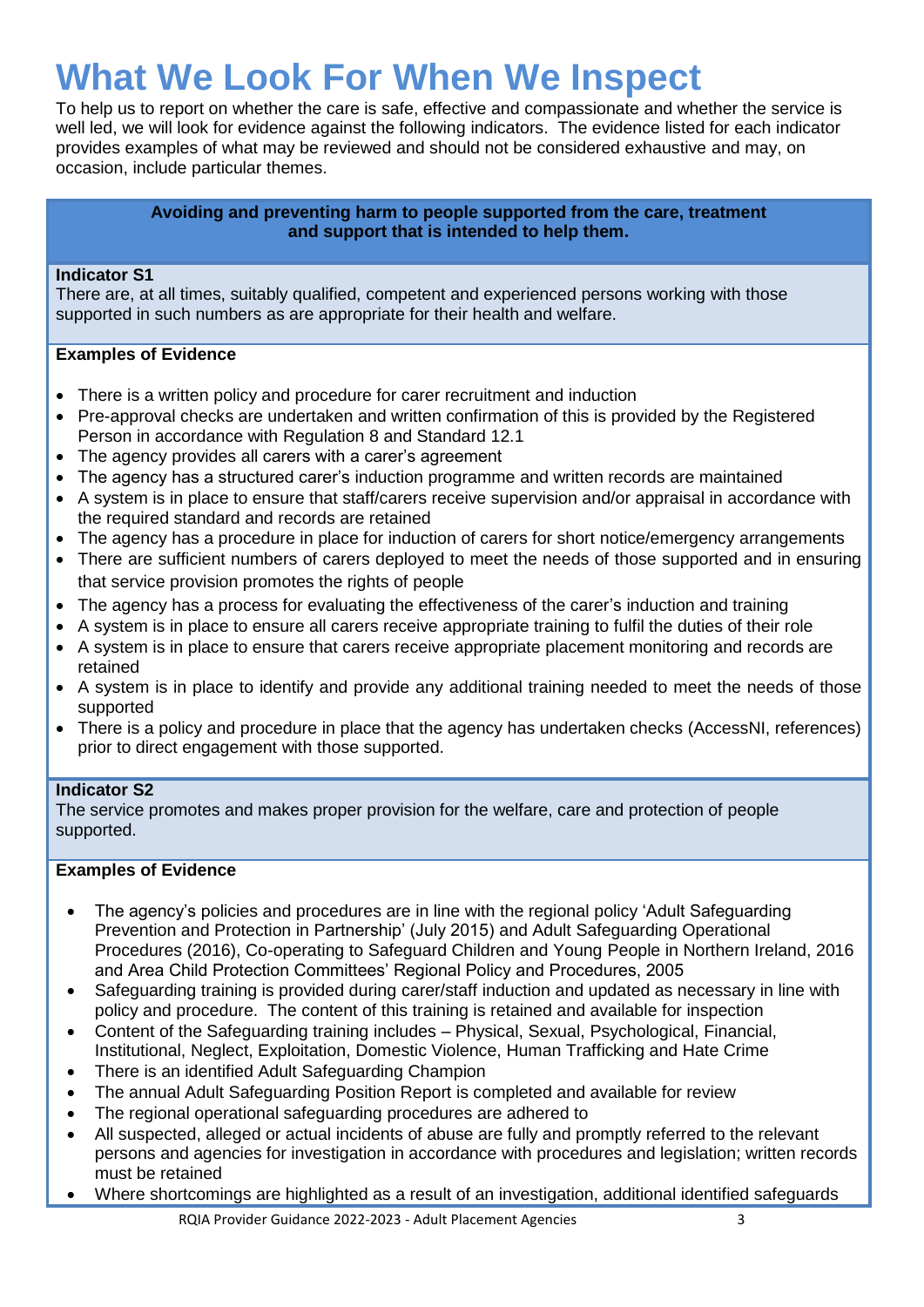are put in place

- Staff/carers are knowledgeable about safeguarding and are aware of their obligations in relation to raising concerns about poor practice and there are arrangements in place for carers to raise concerns within and out of hours
- There is a whistleblowing policy and procedure and carers are aware of this
- Care planning and service provision are undertaken with a focus on the rights of those supported
- Carers are knowledgeable about the human rights of those supported and are aware of the potential impact of any restrictive practices
- There are arrangements in place that highlight any Serious Adverse Incidents (SAIs) and Significant Event Analysis (SEA) reports and Early Alerts (EAs) in line with the SPPG Procedure for the Reporting and Follow up.

#### **Indicator S3**

There are systems in place to ensure that unnecessary risks to the health, welfare or safety of those supported are identified, managed and where possible eliminated.

# **Examples of Evidence**

- Care is regularly evaluated and reviewed
- Referral arrangements and care and support plans include relevant risk assessments for all areas including restraint and restrictive practice
- Notifiable events, when appropriate, are reported to RQIA and other relevant organisations
- Care plans and risk assessments include the views of those supported and where possible, their understanding of risks, the choices provided regarding care provision and the right to decline elements of the care proposed
- There is evidence in place that staff have completed appropriate Deprivation of Liberty Safeguards (DoLS) training and any other training deemed appropriate to their job roles. All staff have completed training at Level 2 and staff with overseeing responsibility at Level 3 or above
- Deprivation of Liberty Safeguards (DoLS) arrangements are in place for existing and future people supported (if applicable)
- Where those supported are experiencing a deprivation of liberty, the care records contain details of assessments completed and agreed outcomes developed in conjunction with the HSCT representative
- Carers must record what equipment is used if two or more types of equipment are in the carer's home (if applicable)
- The agency must ensure that all carers are trained and deemed competent and capable if specialised equipment is required for those supported.

# **Indicator S4**

The premises and grounds are safe, well maintained and suitable for their stated purpose.

# **Examples of Evidence**

 The registered premises are suitable for the purposes of the agency as set out in their Statement of Purpose.

# **The right care, at the right time in the right place with the best outcome.**

# **Indicator E1**

The service responds appropriately to and meets the assessed needs of the people who use the service.

- Record keeping is in accordance with legislation, draft standards and best practice guidance
- A policy and procedure is available which includes the creation, storage, recording, retention and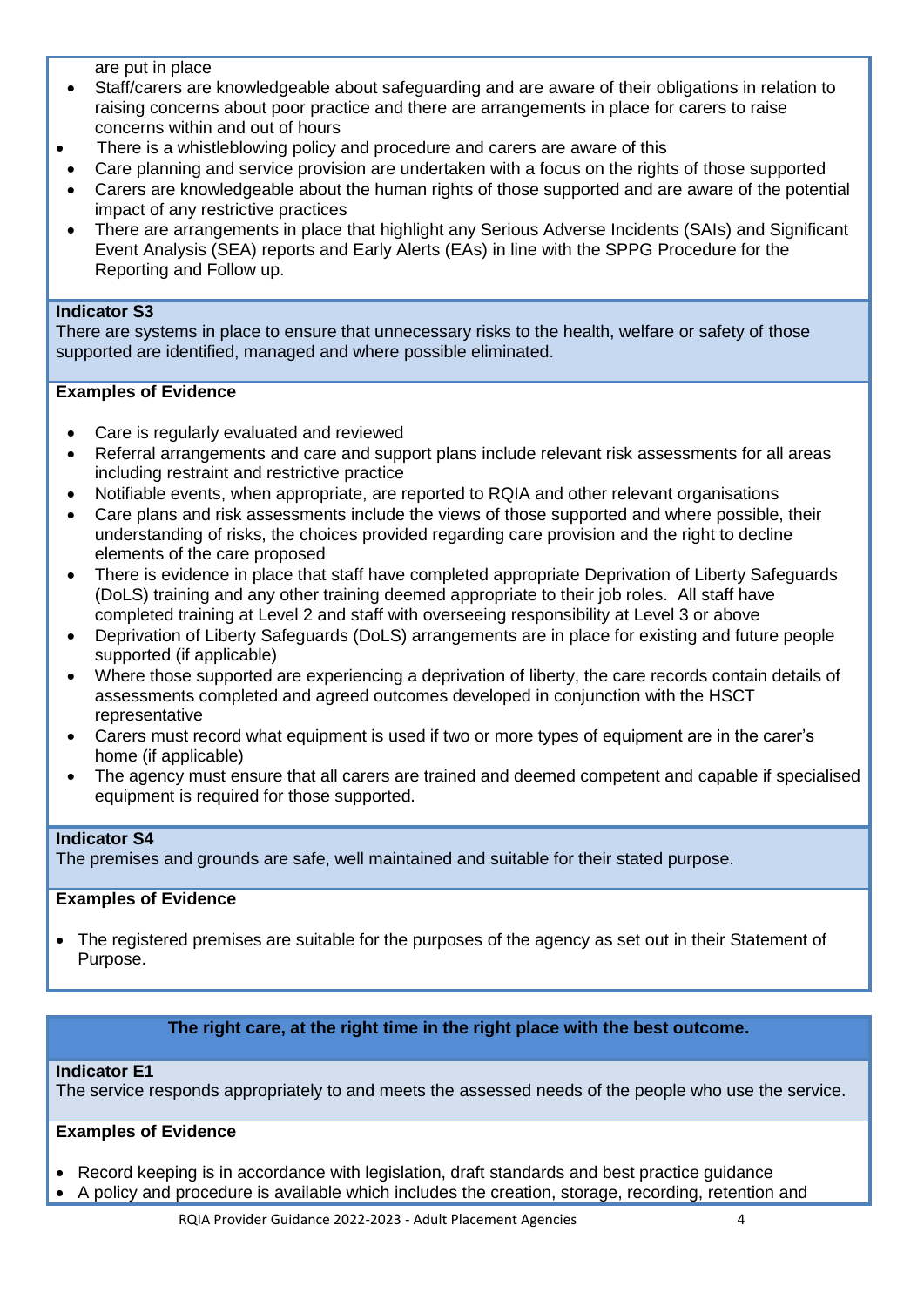disposal of records in accordance with the Data Protection Act (DPA) and General Data Protection Regulations (GDPR)

- The agency's Statement of Purpose and Service User Guide makes appropriate references to the nature and range of service provision and, where appropriate, includes restrictive interventions
- The care plan is developed in consultation with those supported/trust representatives who are provided with a copy of their care plan in a suitable format and receive information in relation to potential sources of (external) support/advocacy to discuss their needs and care plan
- Staff are trained in Dysphagia and/or Swallowing Awareness and records of this maintained
- The care plan includes all relevant assessed risks and notes, when relevant, Dysphagia needs and swallowing awareness
- The agency must ensure that a copy of the Speech and Language Therapy (SALT) assessment including the recommendations are contained in the person supported file
- The agency can demonstrate a good knowledge of the wishes of the person supported, preferences and assessed needs as identified within their care plans and associated SALT dietary requirements
- The agency will advise the adult placement carer in writing of any changes to those supported assessment and care plan
- Those supported are informed of referral, matching and introduction to adult placement carers
- The communication needs of those supported have been assessed and where appropriate, communication support plans put in place
- Those supported are provided with a copy of their care plan in a suitable format and receive information in relation to potential sources of (external) support/advocacy to discuss their needs and care plan
- The agency has arrangements in place to respond to unforeseen or emergency events occurring

# **Indicator E2**

There are arrangements in place to monitor, audit and review the effectiveness and quality of care delivered to people supported at appropriate intervals.

# **Examples of Evidence**

- Quality monitoring is undertaken routinely in accordance with the agency's policy and actions identified for improvement are implemented into practice
- The agency maintains a record of any comments made by those supported
- The agency seeks feedback from representatives on their views on the quality of care and support provided by the agency
- The agency's policy and procedures outline the process for monitoring and reviewing the placement
- The agency has a mechanism in place to ensure that an announced annual monitoring visit of the agency takes place
- Those supported are advised of advocacy services
- Reviews take place in line with the agency's policy timeframes
- The agency has in place robust arrangements for identifying and managing service failures in a timely manner.

# **Indicator E3**

There are robust systems in place to promote effective communication between people supported, staff and other key stakeholders.

- People supported and their representatives are aware of who to contact if they want advice or have any issues/concerns
- The agency maintains a record of **c**arer placement monitoring
- The agency maintains a record of any comments made by those supported
- Carers communicate effectively with service users, families and trust professionals when there are quality issues arising
- There are arrangements in place to ensure that the views of those supported with specific communication needs are sought
- The people supported care plans contain details about likes and dislikes and the level of support they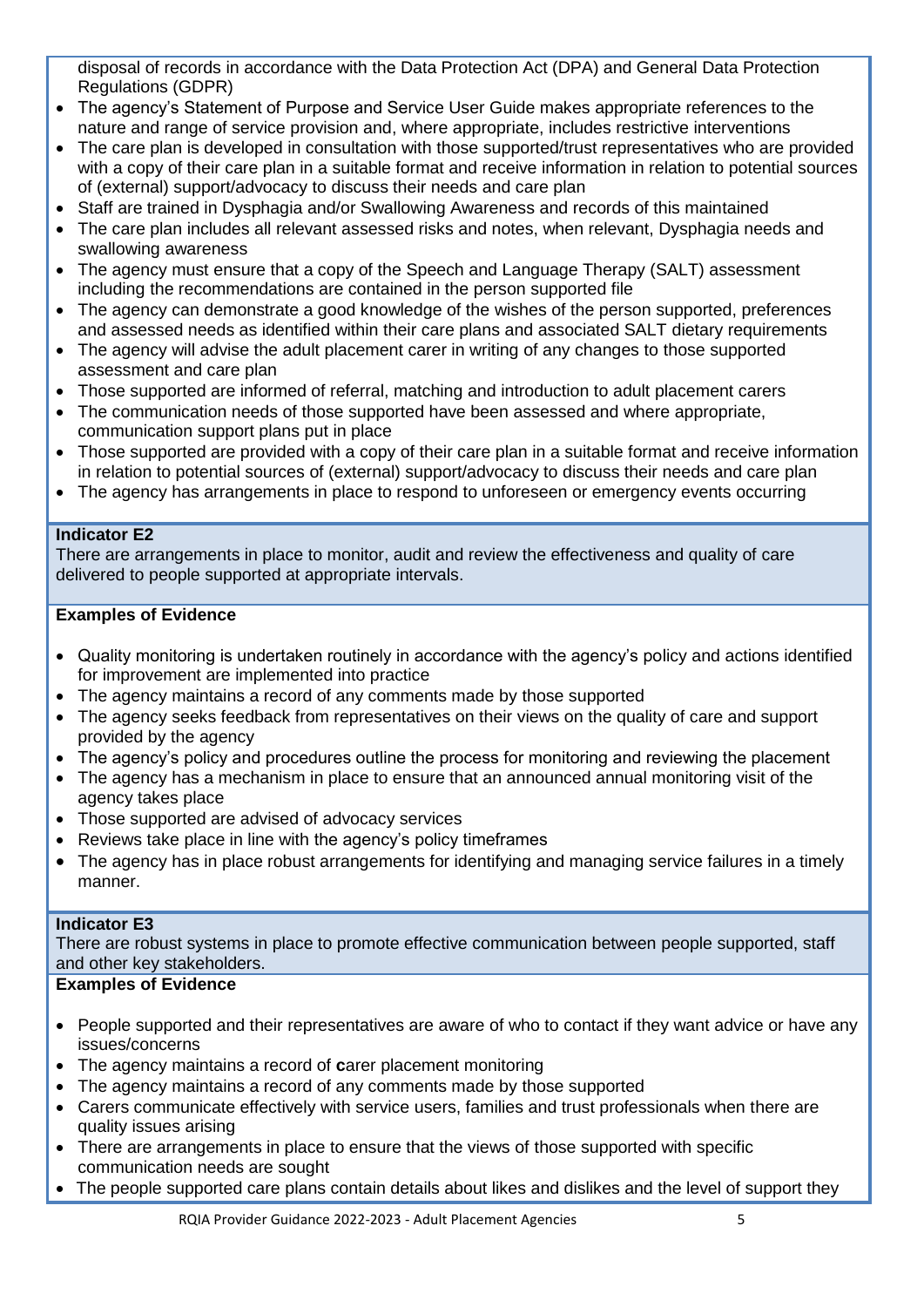# **People supported are treated with dignity and respect and should be fully involved in decisions affecting their treatment, care and support.**

#### **Indicator C1**

There is a culture/ethos that supports the values of dignity and respect, independence, rights, equality and diversity, choice and consent of those supported.

#### **Examples of Evidence**

- Carers are aware of the agency's policy and procedure on confidentiality and can demonstrate how this is implemented
- Those supported are consulted with in relation to the confidentiality of their personal information
- Carers have received human rights training or guidance
- There are arrangements in place to ensure that restrictive practices are kept under regular review
- The autonomy of those supported is respected and they are encouraged to exercise choice and control over all aspects of their care planning
- Consultation with carers/staff/those supported shows that those who use the service are treated with dignity and respect
- Those supported are aware that they can make choices regarding their placement and activities
- The agency can demonstrate that the views, capacity and consent of those supported have been taken into account.

#### **Indicator C2**

People supported and their representatives are listened to, valued and communicated with, in an appropriate manner; their views and opinions are sought and taken into account in all matters affecting them.

#### **Examples of Evidence**

- There are arrangements in place for involving those supported to make informed decisions
- The views of those supported are used to improve the quality of service provision
- Results are collated to provide a summary report which is made available to those supported and their representatives
- An action plan is developed to inform and improve services provided.

**There is effective leadership, management and governance which creates a culture focused on the needs and the experiences of people supported in order to deliver safe, effective and compassionate care.**

#### **Indicator L1**

There are management and governance systems in place to meet the needs of those supported.

- There are policies and procedures in place which are reviewed at least every three years
- Carers can easily access policies and procedures
- Governance arrangements effectively support the identification and management of risks
- A complaints policy and procedure is maintained in accordance with legislation, DHSSPS Standards and regional guidance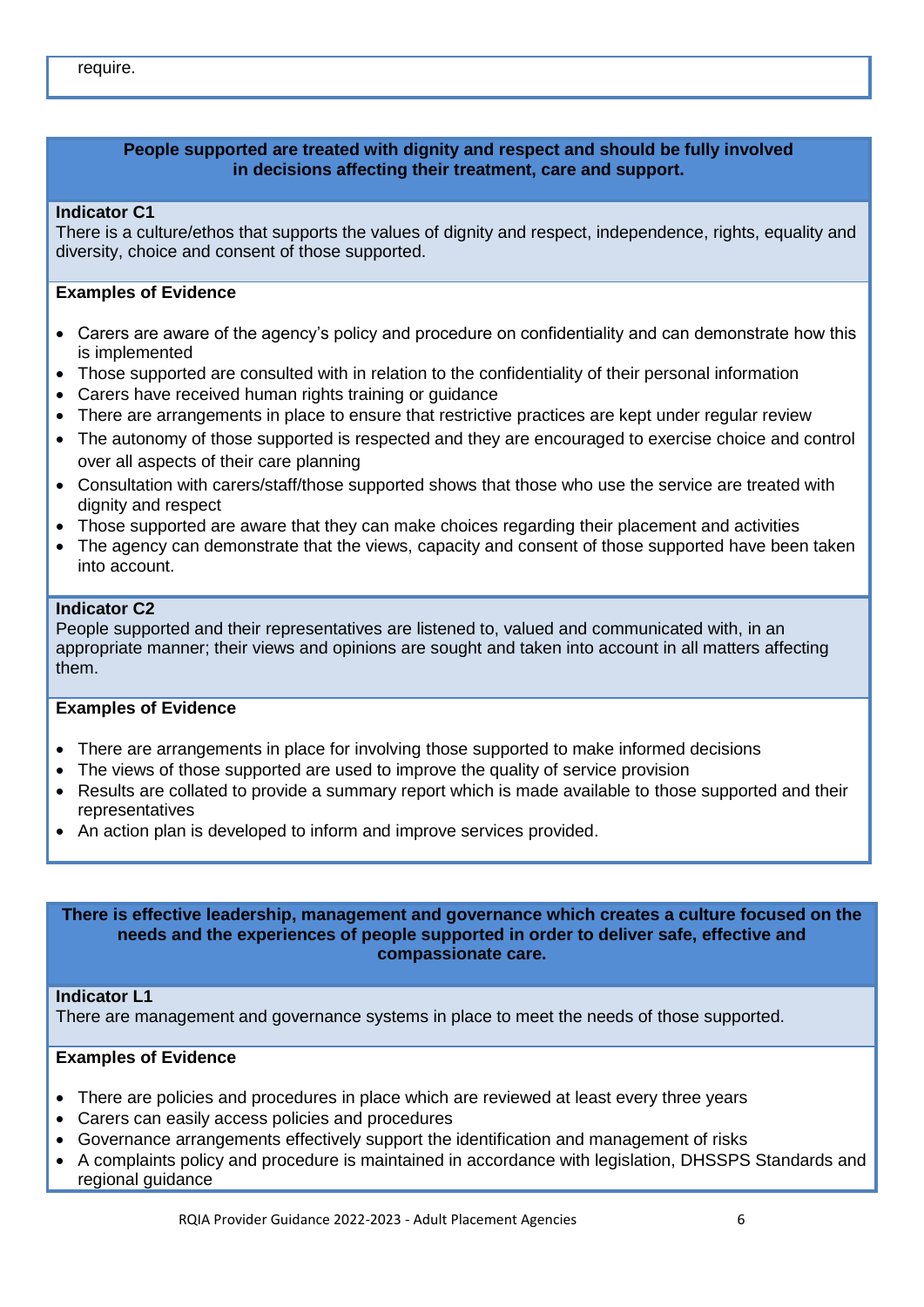- There are arrangements in place to support those supported to make a complaint
- Records are kept of all complaints and these include details of all communications with complainants, the result of the investigation, the outcome and the action taken
- Carers know how to receive and manage complaints
- Arrangements are in place to audit complaints, identify trends and learning and to enhance service provision
- There is an incident policy and procedure which details reporting arrangements to RQIA and other relevant agencies.

# **Indicator L2**

The registered person/s operates the service in accordance with the regulatory framework.

#### **Examples of evidence**

- The Statement of Purpose and person supported guide are kept under review, revised when necessary and updated
- Registered person/s respond to regulatory matters (e.g. notifications, reports/QIPs, enforcement)
- RQIA certificate of registration is on display and reflective of service provision
- Any absence of the registered manager of more than 28 days is notified to RQIA, and arrangements for managing the APA in the absence of the registered manager are approved by RQIA.

#### **Indicator L3**

There are management and governance systems in place that drive quality improvement.

#### **Examples of Evidence**

- Arrangements are in place for managing incidents/notifiable events
- Audits of incidents are undertaken and learning outcomes are identified and disseminated throughout the agency
- Arrangements are in place for carer placement monitoring
- There is evidence of a systematic approach to the review of available data and information, in order to make changes that improve quality.

#### **Indicator L4**

There is a clear organisational structure and all staff are aware of their roles, responsibility and accountability within the overall structure.

- There is a defined organisational and management structure that identifies the lines of accountability
- Carers are aware of their role and responsibilities and actions to be taken should they have a concern
- The registered person/s has an understanding of their roles and responsibilities under legislation
- Those supported are made aware of the roles of carers/staff within the agency and who to speak with if they want advice or have issues/concerns
- There are arrangements in place to ensure that carer behaviour and conduct is in accordance with organisational policies and procedures, values standards and legislation.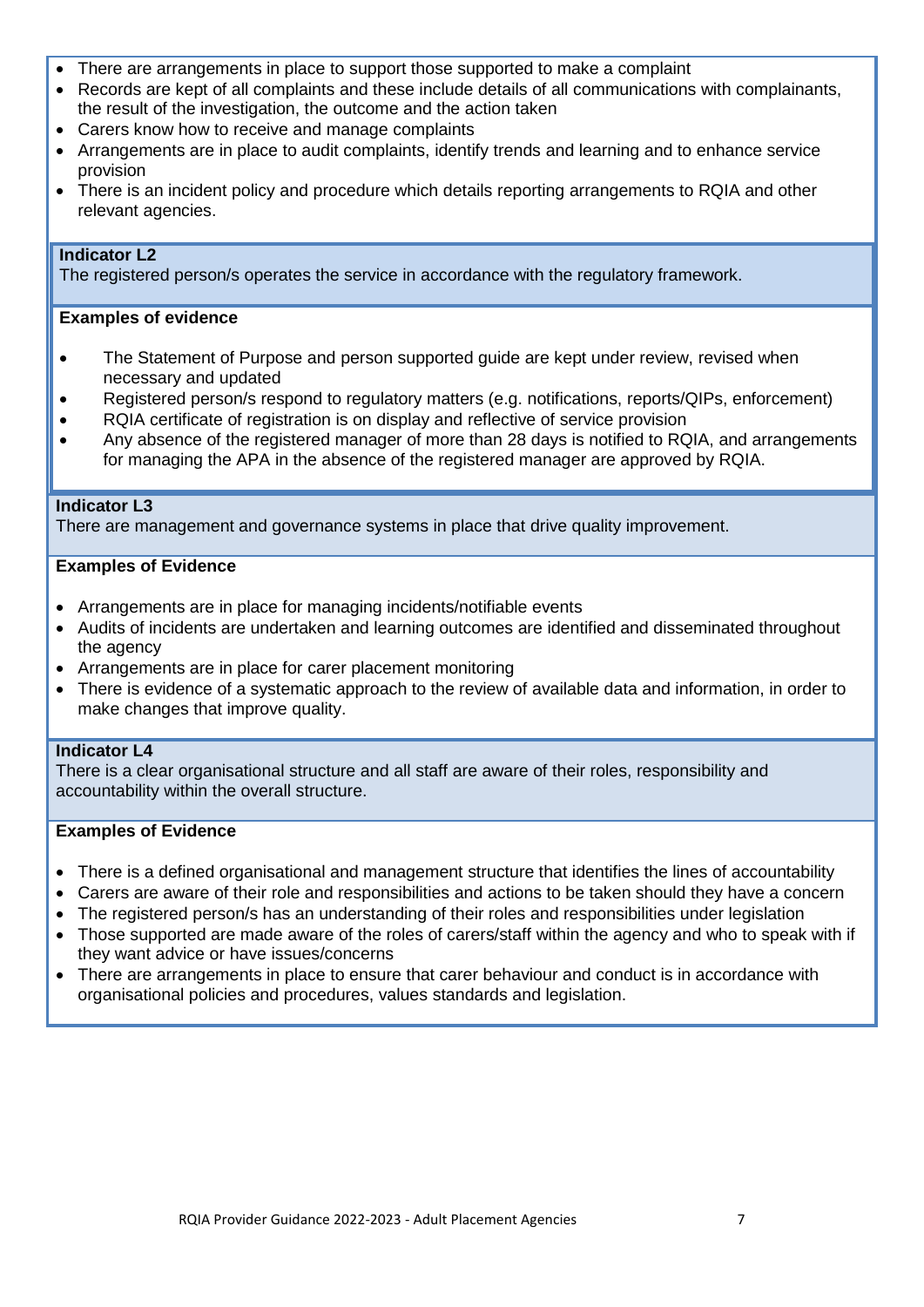# **Indicator L5**

There are effective working relationships with internal and external stakeholders.

- There are collaborative working arrangements with external stakeholders e.g. HSC trusts
- Arrangements are in place for carers to access their social worker
- Discussion with carers confirms that there are good working relationships and that management are responsive to suggestions/concerns.